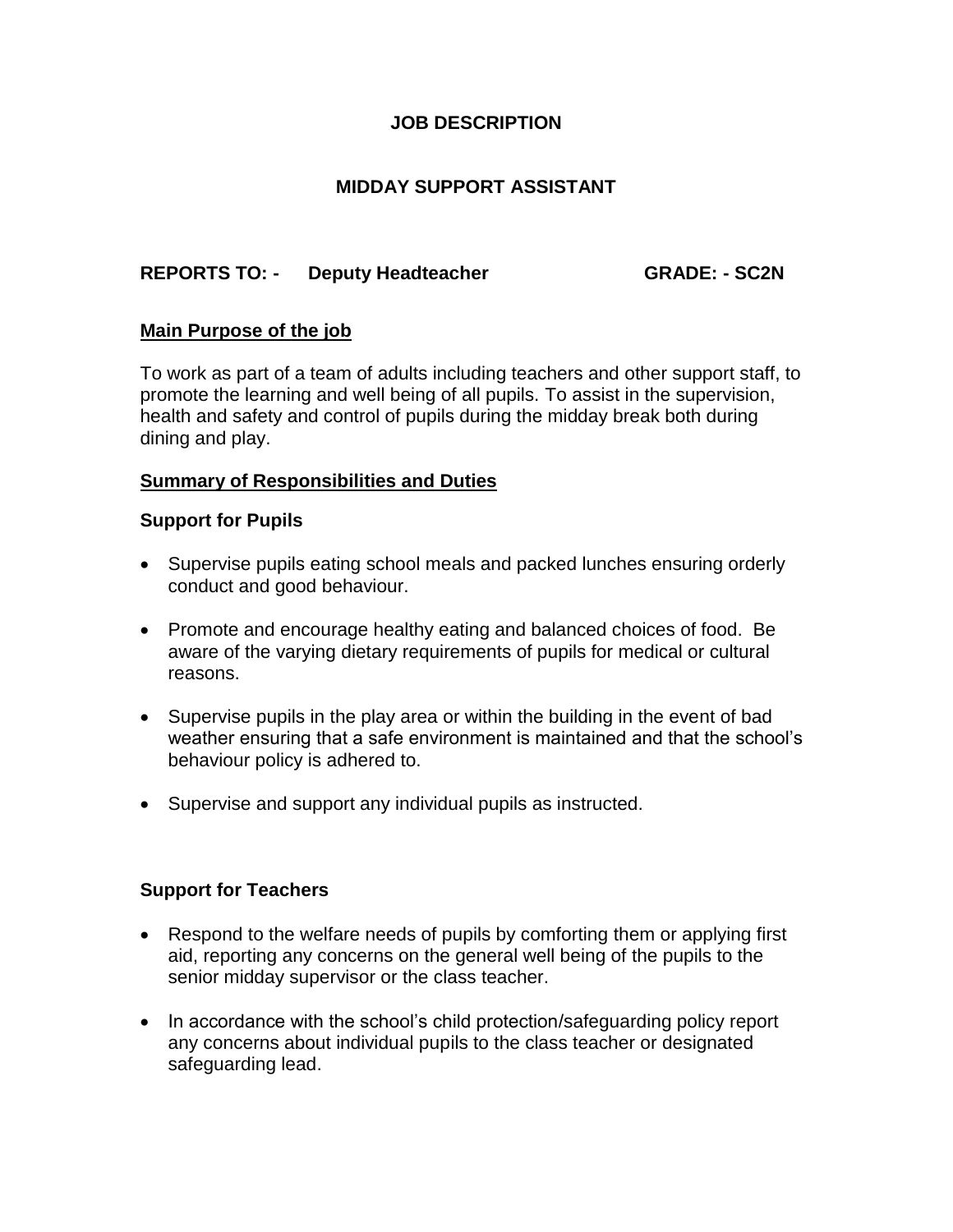# **Support for the Curriculum**

- Encourage appropriate exercise and activities to promote the health and well being of pupils.
- Encourage and develop pupils' understanding of team activities as well as individual pursuits.
- Support and encourage the development of pupils' social interaction with each other.

# **Support for the School**

- Assist with any administrative processes involved in taking school meals and packed lunches
- Recording accidents/incidents and maintaining first aid records.
- Maintain awareness and observe the school guidelines on security.

# **Equalities**

Ensure implementation and promotion in employment and service delivery of the School's equal opportunities policies and statutory responsibilities.

*St. Michael's C.E School is committed to safeguarding and promoting the welfare of children and young people and expects all staff and volunteers to share this commitment. The post is subject to an enhanced Disclosure and Barring Service check as well as references and other appropriate pre-employment procedures*.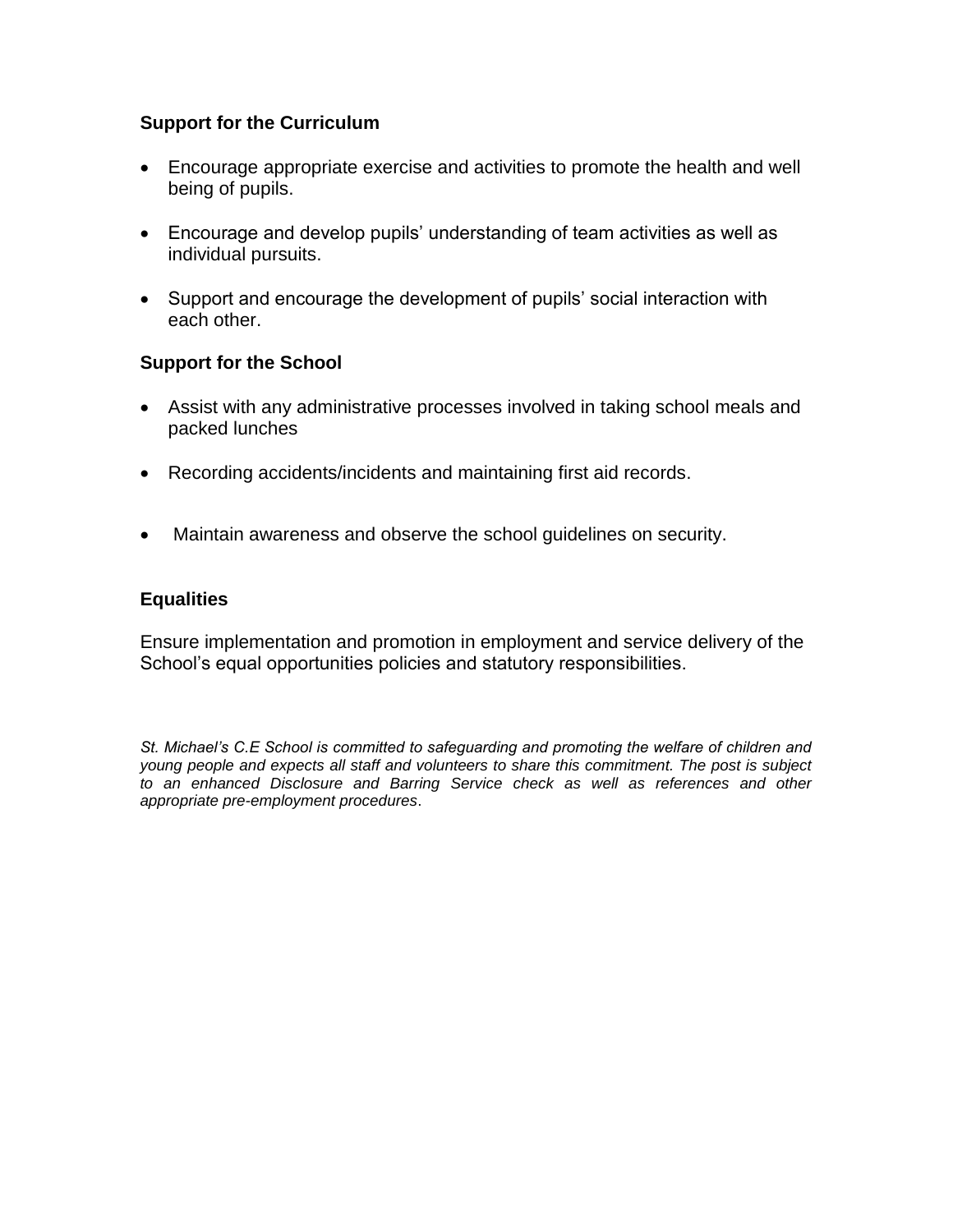# **PERSON SPECIFICATION**

## **JOB TITLE:** Midday Support Assistant **POST NO: ES354817**

## **DEPARTMENT: GRADE:** SC2N

### Note to Candidates

The Person Specification is a picture of the skills, knowledge and experience needed to carry out the job. It has been used to draw up the advert and will also be used in the shortlisting and interview process for this post.

Those categories marked 'S' will be used especially for the purpose of shortlisting.

If you are a disabled person, but are unable to meet some of the job requirements specifically because of your disability, please address this in your application. If you meet all the other criteria you will be shortlisted and we will explore jointly with you if there are ways in which the job can be changed to enable you to meet the requirements.

# **Equal Opportunities**

Commitment to implement the school's Equal Opportunities policies.

| Awareness of Equal Opportunities issues.                                                                                                                                          | S           |
|-----------------------------------------------------------------------------------------------------------------------------------------------------------------------------------|-------------|
| Knowledge                                                                                                                                                                         |             |
| Good health and hygiene procedures and practice.<br>Needs of children and families in a multi-racial, inner city area.<br>Awareness of responsibilities for keeping children safe | S<br>S<br>S |